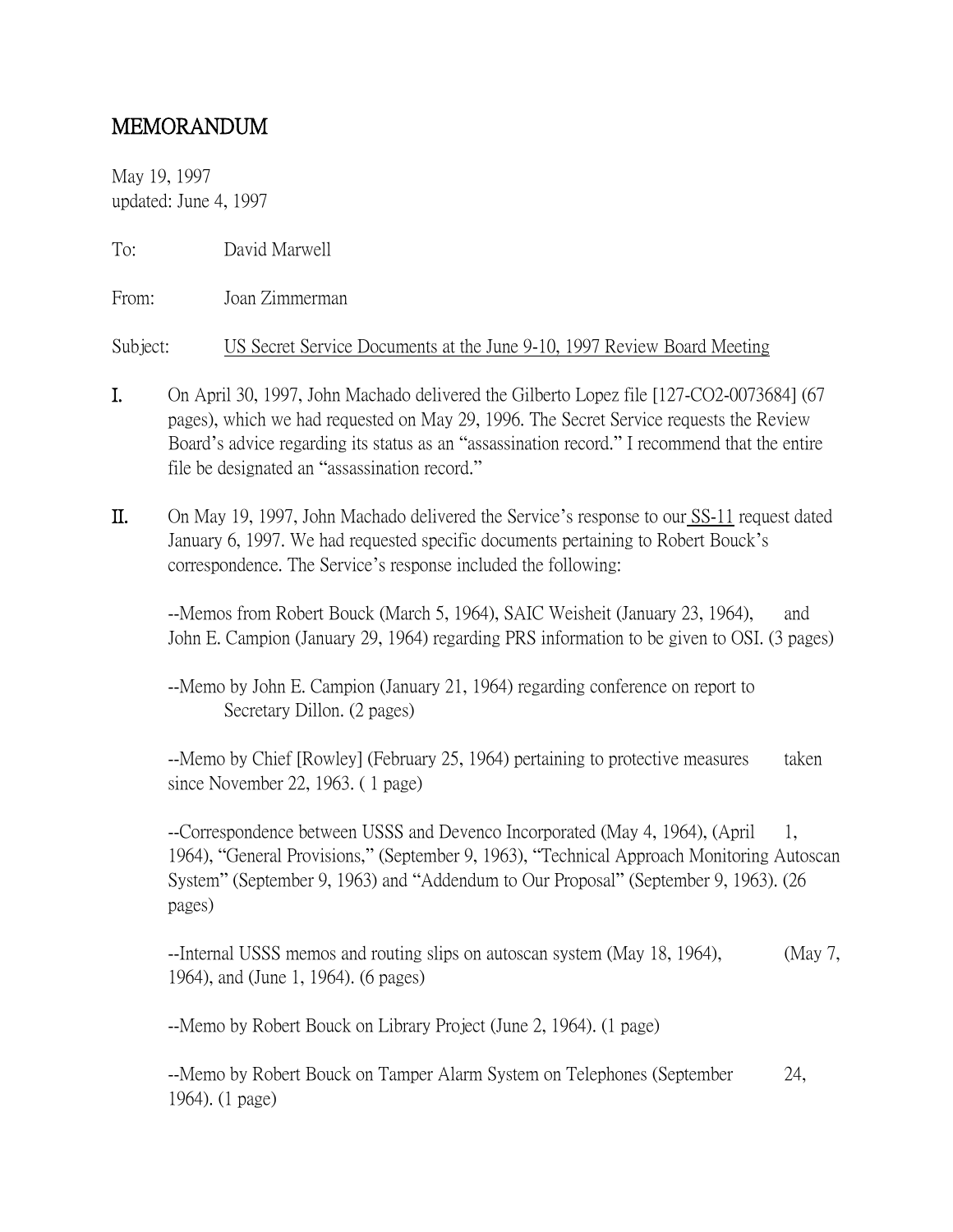--"Background for Assassination" in Washington Report (March 16, 1964). (12 pages)

--Memo by ATSAIC Stout on Route Surveys (December 14, 1964). (3 pages)

--Memo by Jackson Krill on Protective Aids Project ( no date). (1 page)

--Memo by Clint Hill (September 12, 1964), letter by Jacqueline Kennedy to Douglas Dillon (September 11, 1964), and typed copy of Mrs. Kennedy's letter (September 11, 1964). (7 pages)

--UPI news release (December 2, 1963). ( 1 page)

--A six-page memo ("Outer Perimeter" OPO-85-0001 #22) on post-assassination operations security for presidential protection [with duplicates and handwritten notes] (no date). (12 pages)

--Correspondence between Douglas Dillon and Office of Science and Technology (August 31, 1964), (August 28, 1964), (August 31, 1964), and (August 26, 1964). (4 pages)

--Memo by Robert Bouck on PRS Presidential Protection Obligation (January 30, 1964). (7 pages)

--Memorandum for Dr. Sproull on Project Star (January 8, 1964). (6 pages)

--Memo by John E. Campion on Protective Research Projects (January 14, 1964). (2 pages)

--Memo by Inspector Kelley on PRS (January 8, 1964). (1 page)

--Memo by Inspector Kelley on PRS (January 6, 1964). (4 pages)

--Memo by SAIC Behn on Study of Procedures for Protecting the President (December 12, 1963). (3 pages)

--Memo by SAIC Behn on Suggestions for Improving Presidential Protection (December 9, 1963). (2 pages)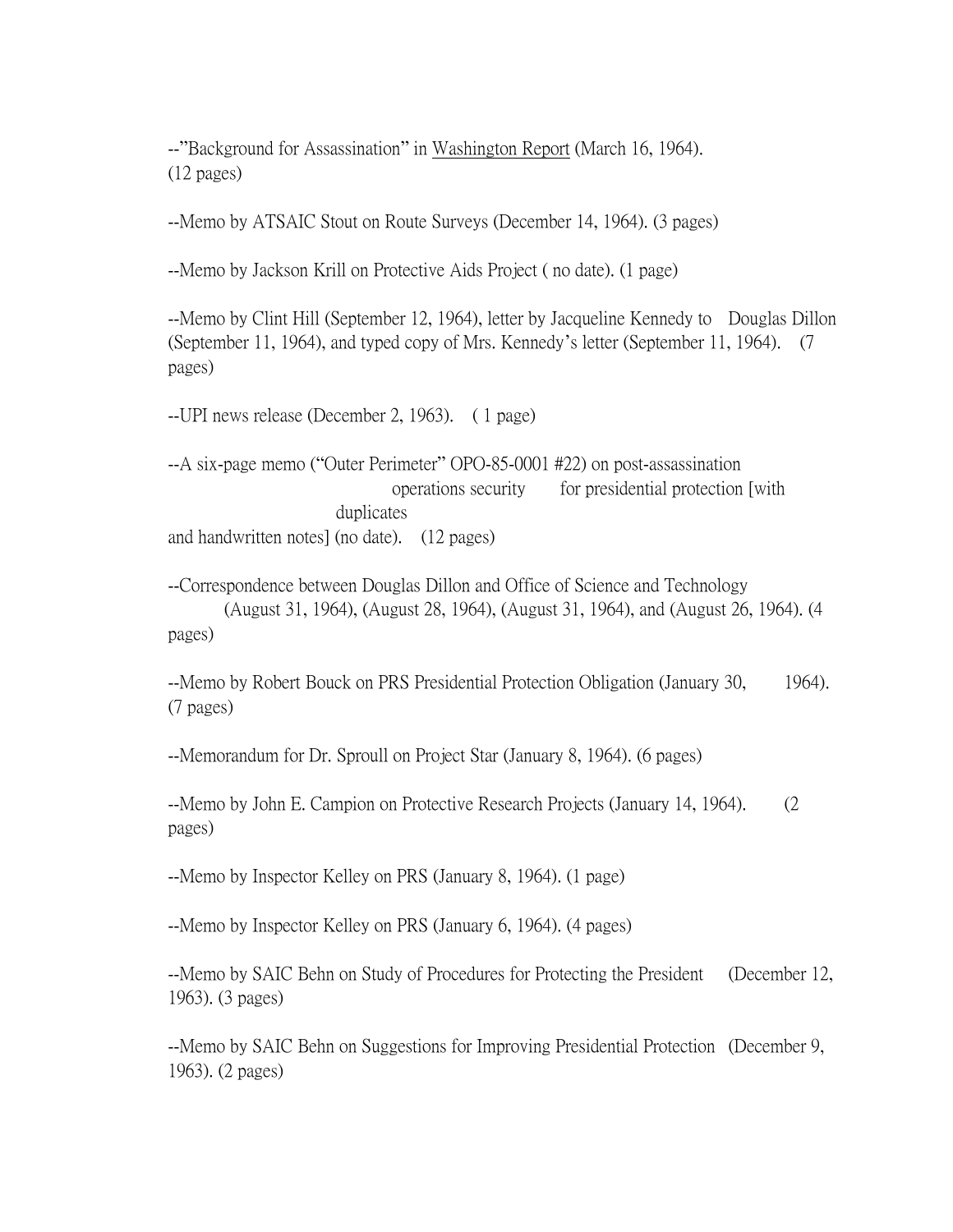3

--Memo by SAIC Behn on Policy on Special Agents Covering the Presidential Vehicle (December 9, 1963). (2 pages)

I recommend that all of the items on the above list be designated "assassination records."

I reviewed additional memos provided by the Secret Service on topics including security for Mrs. Kennedy's residence in Georgetown as well as fire protection in the White House (May 1964-July 1965), and recommend that these materials not be designated "assassination records."

- III. On June 3, 1997, John Machado brought 2 files (a total of 183 pages) pertaining to President Kennedy's funeral that contained White House Military Office records. The Service is not asking for any postponements, and we will bring these files directly to Steve Tilley for inclusion in the JFK Collection. [RIF nos. 154-10003-10046 and 154-10003-10047]
- IV. The Secret Service has requested postponements on 9 protective surveys designated "assassination records" by the Review Board at its October 15-16, 1996 meeting. The Service has asked for 6(3) postponements for names and addresses of individuals perceived as threatening to President Kennedy. The records are as follows:

154-10003-10001 [Sheraton Park Hotel] 154-10003-10016 [Boston College] 154-10003-10017 [Nashville] 154-10003-10018 [Muscle Shoals, Alabama] 154-10003-10019 [New York City] 154-10003-10020 [Colorado Springs] 154-10003-10024 [Los Angeles] 154-10003-10043 [New York City] 154-10003-10044 [11- State Conservation Trip]

I recommend that all of these records should be open in full.

The Secret Service has not requested postponements on the remaining 36 protective surveys dated March-December, 1963 ( a total of 1,653 pages) that are now in the JFK Collection and open to the public.

Total no. of pages of Board-reviewed records: 681.

The Secret Service has added approximately 8,000 pages to its collection at the National Archives